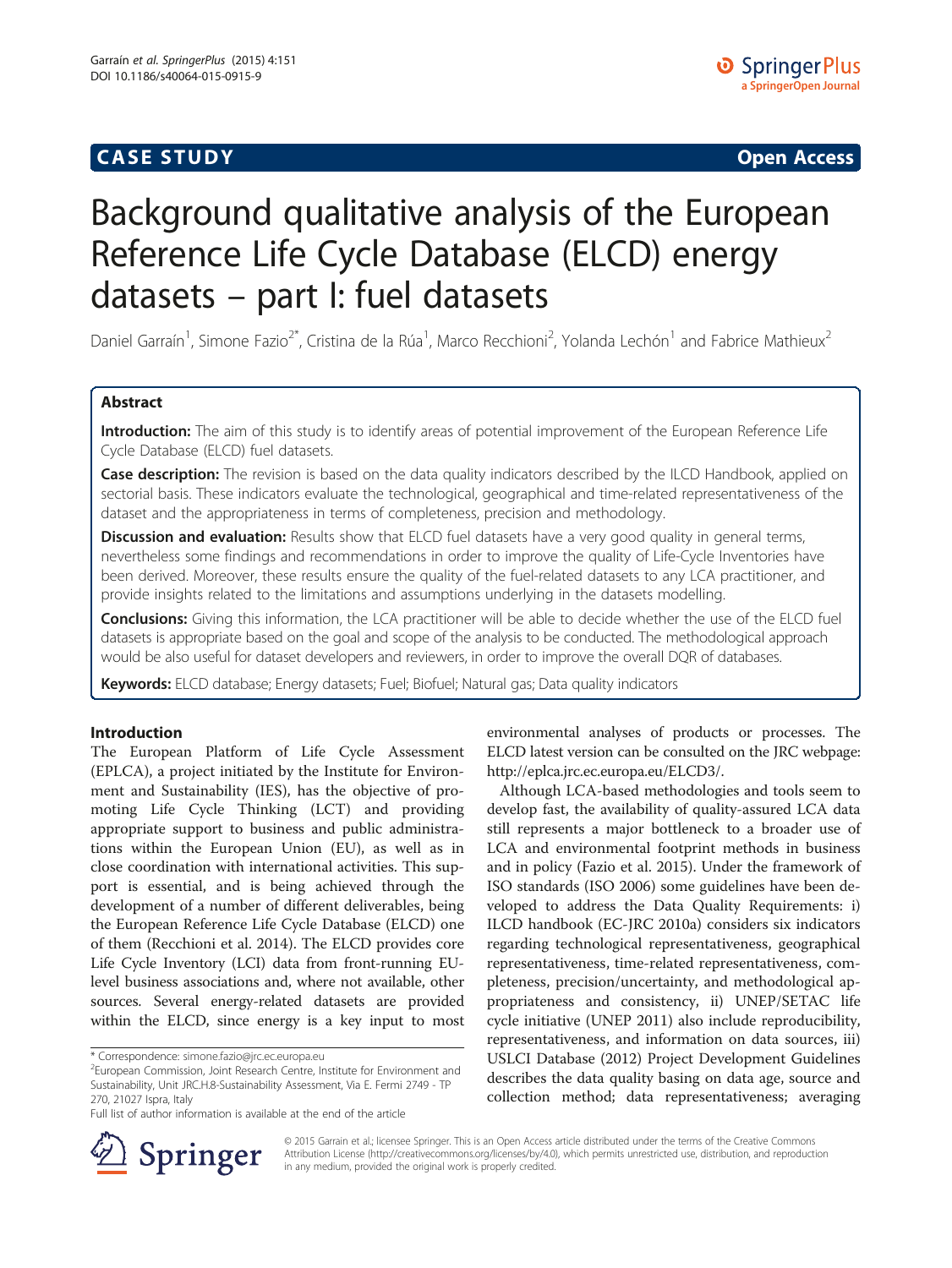methods; methods used to estimate or justify data gaps; and information about key assumptions or methodological choices, and iv) Ecoinvent ([http://ecoinvent.ch](http://ecoinvent.ch/)) proposes a specific Data Quality rating, named pedigree matrix, where include aspects such as geographical, technological and temporal validity, the origin, representativeness and validation of the data, and administrative information (Fazio et al. [2015\)](#page-9-0).

The objective of this analysis is to identify areas of potential improvement of the ELCD fuel datasets quality, considering data available in third party life cycle databases and from authoritative bodies and/or business associations. The work has consisted in analysing and comparing fuel datasets from different databases, considering the ELCD database as the basis for this analysis. This effort has been carried out in two stages, which are summarized below:

- Selection of datasets, databases and quality standards, in order to assure the methodology. This part aimed at providing a justified list of datasets and databases (and other sources) to consider in the subsequent analysis. Moreover, justified criteria and quality standards list have been clearly defined in order to be used in the analytical comparison.
- Analysis and qualitative comparison of the datasets. Each selected fuel dataset was analysed according to the previously defined quality indicators. Then, findings and recommendations were derived in order to identify the potential improvements of ELCD datasets.

## **Methods**

### Selection of datasets and databases

The energy datasets to be analysed should be representative of the European context, and therefore a deep review of the most updated data in terms of fuel for EU -27 has been conducted.

According to European statistics (EUROSTAT [2012](#page-9-0); EC [2011\)](#page-9-0), there are four main petroleum products obtained from the European refineries: i) Diesel, which represents more than 37% of the refineries output; ii) Gasoline, which represents more than 20%; iii) Residual (or Heavy) fuel oil, which represents more than 15%; and iv) Kerosene, that represents more than 6%. Due to their relevance in the share of fuel production, these products were chosen for the analysis to be conducted.

Biofuels production has significantly increased during the last decade due to a favourable framework and the support of several policies. Nowadays biofuels represent 11% of the total biomass produced in EU-27, being biodiesel the highest contributor to the total production, 60% (EC [2011](#page-9-0)). The contribution of Europe to biofuels production is expected to increase due to its high

potential. Nevertheless, this affirmation could be misleading because of two reasons: i) According to many studies the potential for European biofuels production is clearly limited, and ii) Currently (2013), a substantial share of biofuels used in Europe is based on imported feedstock. In case of increasing, rapeseed oil seems to be one of the raw materials expected to contribute the most in the share of biodiesel. So, in order to cover this potential fuel in the analysis, biodiesel from rapeseed oil was included as dataset.

Additionally, an analysis of the gross heat generation in the EU-27 pointed out the relevance of the natural gas as fuel, being its contribution to the heat generation around 44% (EC [2011](#page-9-0)). Then, natural gas was considered as the most important heat supplier dataset in the analysis.

The current fuel datasets available at the ELCD database have been originated from PE International (GaBi developers). The latest ELCD includes fuel datasets referring to EU-15. Since the scope of this evaluation is to analyse the ELCD datasets under the European context, it seems appropriate the use of datasets from GaBi that consider EU-27 as geographical horizon. Table [1](#page-2-0) shows the six chosen datasets as the base for the comparison with other datasets.

These datasets have been compared to their counterparts from three other databases, which have been selected based on three main criteria: i) they include data related to Europe, ii) they include large data related to energy products and services, and iii) they are well recognised in the scientific community. The selected databases have been the following: Ecoinvent v2.2, GEMIS 4.7, and E3 database. Considering theses databases and the availability of datasets, Table [2](#page-2-0) presents the list of datasets to be finally analysed. The database selection have been made irrespective of the methodological compliance of the database/datasets with the ILCD quality criteria: it was indeed assumed that although other databases might have lower DQR according to ILCD rules (because they were not specifically developed using these rules), datasets would represent interesting benchmarks and some improvement could be derived from the background analysis (Fazio et al. [2015\)](#page-9-0).

## Quality criteria for analysis

The evaluation has been based on the quality indicators developed within the ILCD handbook (EC-JRC [2010a](#page-9-0), [b](#page-9-0), [2011](#page-9-0)): Technological representativeness (TeR), Geographical representativeness (GR), Time-related representativeness (TiR), Completeness (C), Precision/Uncertainty (P) and Methodological appropriateness and consistency (M). Each of those has been evaluated according to the degree of accomplishment of the criterion, from 1 (very good, so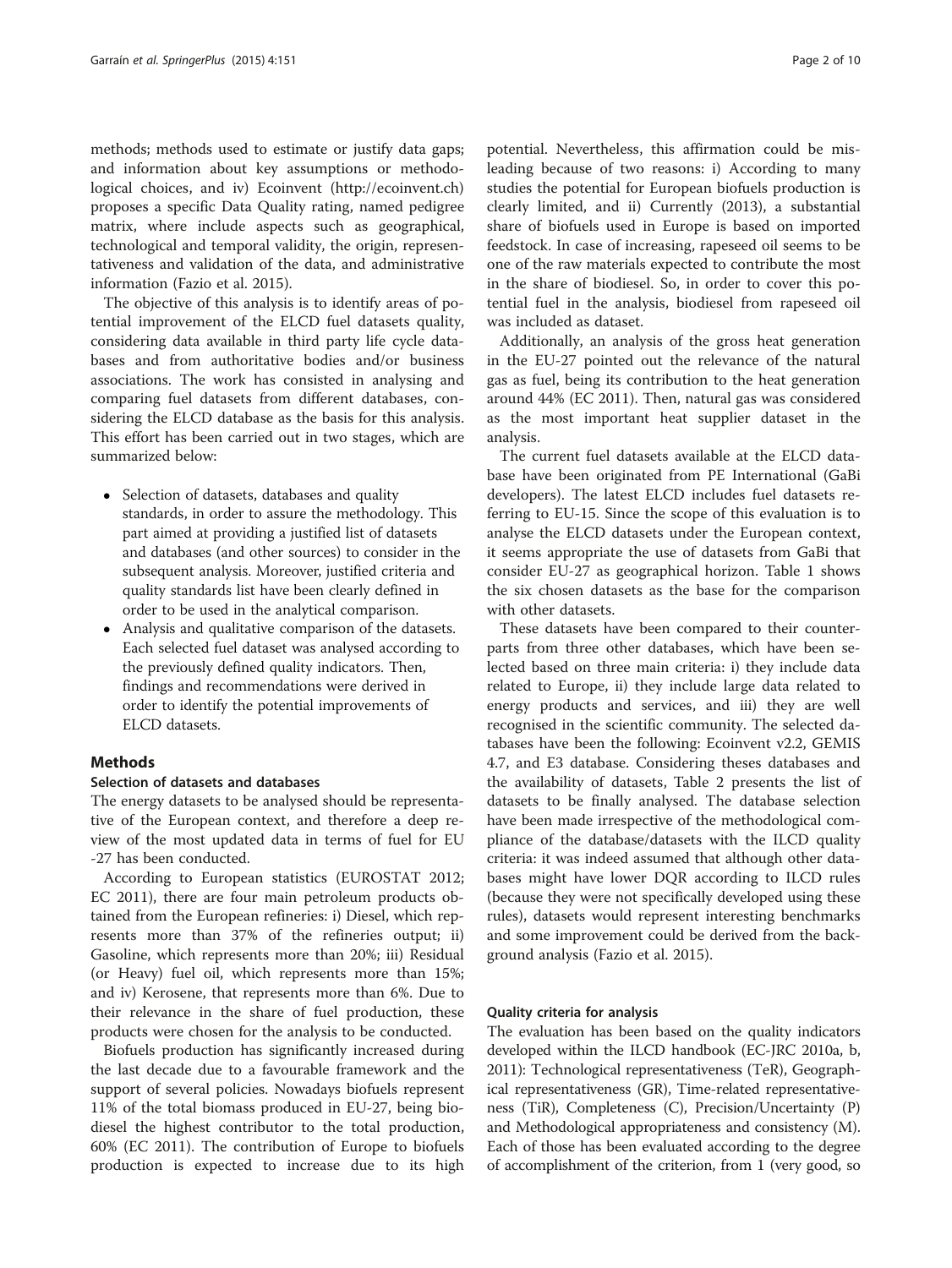<span id="page-2-0"></span>Table 1 List of the selected ELCD fuel datasets as basis for comparison

| Fuel                                   | Location     | Name of LCI process/dataset             |
|----------------------------------------|--------------|-----------------------------------------|
| Crude oil and natural gas based fuels  | EU-27        | Diesel mix at refinery                  |
|                                        | EU-27        | Gasoline mix (regular) at refinery      |
|                                        | EU-27        | Heavy fuel oil at refinery (1.0 wt.% S) |
|                                        | <b>EU-27</b> | Kerosene/Jet A1 at refinery             |
|                                        | FU-27        | Natural gas mix                         |
| Biofuel (Rapeseed , methyl ester, RME) | Germany      | DE: Rapeseed methyl ester (RME)         |

meets the criterion to a very high degree) to 5 (very poor, so does not at all meet the criterion).

An overall Data Quality Rating (DQR) of the datasets has been calculated by summing up the achieved quality rating for each of the quality criteria indicator, divided by the total number of considered indicators, as shown in Equation 1.

$$
DQR = \frac{TeR + GR + T iR + C + P + M}{6} \tag{1}
$$

According to ILCD Handbook (EC-JRC [2011\)](#page-9-0), an overall data quality level can be defined regarding the DQR value, as shown in Table [3](#page-3-0).

Nevertheless, it should be noticed that a single score indicator might lead to misleading interpretation of the results. Some datasets might not contain enough information to evaluate them against all criteria and summing all scores could be misunderstood. The analysis is focused on the improvement of ELCD fuel datasets and has been based on the available documentation and/or information of database providers. The unavailability of certain information does not automatically mean that a dataset is potentially worse than another.

The quality indicators described in the ILCD Handbook (EC-JRC [2011\)](#page-9-0) provide a general framework to evaluate datasets. When applying these indicators to specific sectorial datasets, it is necessary to redefine them based on the specific characteristics of the processes/technologies in order to identify key aspects. This practice facilitates their use in the analysis of fuel energy systems. For this purpose, a deep pre-analysis of the technology situation was conducted, considering the European market context. The main features for assessing each criterion are summarized below (Fazio et al. [2015](#page-9-0)). Table [4](#page-3-0) highlights both quality criteria definitions and values considered.

- TeR, GR and TiR representativeness: These criteria define the degree to which datasets reflect true population of interest regarding technology, geography and time/age of the data, respectively. Datasets related to the most representative fuel technologies in each area, in the European market context, basing on the above mentioned statistic criteria derived from authoritative sources. The origins of the imported raw fuels (if any) for fuel production, have been listed for each chosen country. TiR has been related to the expected obsolescence of the technology applied (based on existing data) defined as the year/s in which inventory was collected, with a deviation of  $\pm$ 5 years. The framework is the same proposed by the ILCD Handbook, however the sector-specific expert judgement has been used to define the above mentioned criteria (e.g. the adjustment on elementary flows coverage, quality of references, etc.), through the analysis of authoritative sources.
- C: Defines the share of (elementary) flows that are quantitatively included in the inventory and should assess the degree of coverage of the overall environmental impact. It is assessed as the share of elementary flows, weighted on the number of environmental impact categories that are quantitatively included in the inventory. A pre-analysis based on sectorial experience, to identify

ELCD Ecoinvent v2.2 GEMIS 4.7 E3 EU-27: Diesel mix at refinery **Diesel, at refinery/RER** Refinery\Diesel-generic Diesel-2010/Crude oil refinery EU-27: Gasoline mix (regular) at refinery Petrol, low-sulphur, at refinery/RER Refinery\Gasoline-generic Gasoline-2010/Crude oil refinery EU-27: Heavy fuel oil at refinery (1.0 wt.% S) Heavy fuel oil, at refinery/RER Refinery\Oil products-generic Fuel oil/Heavy/Provision EU-27: Kerosene/Jet A1 at refinery Kerosene, at refinery, RER Refinery\Kerosene (int) EU-27: Natural gas mix Natural gas, at long distance pipeline, RER Gas-mix-EU 2005 NG/Extraction + processing DE: Rapeseed methyl ester (RME) Rape methyl ester, at esterification plant/RER Refinery\Rapeseed oil-ME-iLUC FAME/Plant oil/Esterification (50%) (arable)

Table 2 Selected datasets to be analysed by database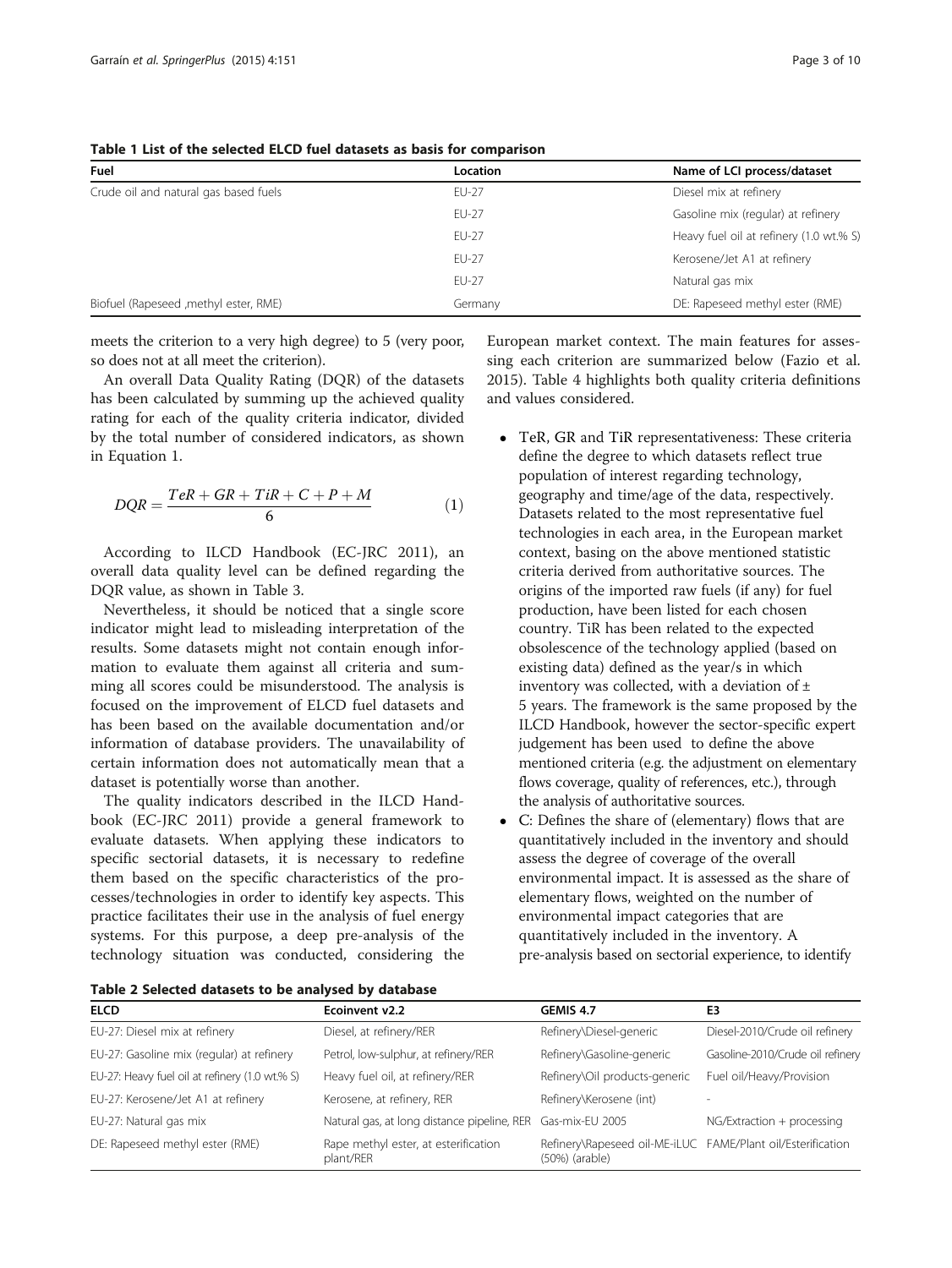<span id="page-3-0"></span>Table 3 Overall data quality level according to DQR (EC-JRC [2011](#page-9-0))

| <b>DQR</b>       | Overall data quality level |
|------------------|----------------------------|
| $\leq 1.6$       | Excellent quality          |
| > 1.6 to ≤ 2.0   | Very good quality          |
| > 2.0 to ≤ 3.0   | Good quality               |
| > 3.0 to $≤$ 4.0 | Fair quality               |
| > 4.0            | Poor quality               |

the elementary flows (and within them a list of the most relevant ones in mass and/or impact basis) that allow the estimation of the 16 environmental impact categories mentioned at the mid-point level ILCD 2011 recommended method was done – see EC ([2011\)](#page-9-0) -. In this paper the preliminary analysis on completeness lead to a score based on the number of covered impact categories, then the score have been adjusted in relation to the coverage of relevant elementary flows included in the dataset (i.e. no changes if the flow list includes more than 75% of the flows, one level lower if the flow list is covered only from 50 to 75%, and 2 levels lower if the flow coverage is less than 50%)

Table 4 Matrix for assessing LCI of fuel datasets

- P: Defines the measure of the variability of the data values for each data expressed. Decisive factors accounted were both the reliability of data and the uncertainty degree of the information (such as data, models and assumptions). Thus an expert judgement has been considered, based on the quality of the references and their sources, whether measured, calculated or estimated from literature.
- M: Defines if the applied LCI methods and methodological choices are in line with the goal and scope of the data set, especially its intended applications and decision support context. To evaluate this criterion, a correct and consistent application of the recommended LCI modelling framework and LCI method approaches for the given situation, according to the ILCD Handbook, was applied, focusing on three issues: i) System boundaries; ii) End of Life (EoL) modelling iii) Multifunctionality (according to the different contexts defined in the ILCD Handbook.

## Results

Table [5](#page-4-0) shows the rates of the quality criteria assessment of the selected ELCD fuel datasets. Information contained

| Quality    | <b>Subquality</b>                                                                                                                   | Rating                                                                                                                                       |                                                                                                                                 |                                                                                                                                            |                                                                                                                               |                                                                                                                                                                                                                 |  |  |  |  |  |
|------------|-------------------------------------------------------------------------------------------------------------------------------------|----------------------------------------------------------------------------------------------------------------------------------------------|---------------------------------------------------------------------------------------------------------------------------------|--------------------------------------------------------------------------------------------------------------------------------------------|-------------------------------------------------------------------------------------------------------------------------------|-----------------------------------------------------------------------------------------------------------------------------------------------------------------------------------------------------------------|--|--|--|--|--|
| indicator  | parameters                                                                                                                          | 1 (Very Good)                                                                                                                                | 2 (Good)                                                                                                                        | 3 (Fair)                                                                                                                                   | 4 (Poor)                                                                                                                      | 5 (Very Poor)                                                                                                                                                                                                   |  |  |  |  |  |
| <b>TeR</b> | Expert judgement<br>based on the<br>consideration of a<br>technology mix                                                            | Technology aspects<br>have been modelled<br>as the technology<br>mix                                                                         | Technology<br>aspects are very<br>similar to the<br>technology mix                                                              | Technology aspects<br>are similar to the<br>technology mix                                                                                 | Technology<br>aspects are<br>different to the<br>technology mix                                                               | Technology aspects are<br>completely different to<br>the technology mix, or<br>tech not deployed                                                                                                                |  |  |  |  |  |
| <b>GR</b>  | Expert judgement<br>based on the<br>geographical<br>coverage of data                                                                | Involved countries<br>fulfil completely the<br>share of listed as<br>referenced countries                                                    | Involved countries<br>fulfil very similarly<br>the share of listed<br>as referenced<br>countries                                | Involved countries<br>fulfil similarly the<br>share of listed as<br>referenced countries                                                   | Involved countries<br>fulfil differently the<br>share of listed as<br>referenced<br>countries                                 | Involved countries fulfil<br>completely different the<br>share of listed as<br>referenced countries                                                                                                             |  |  |  |  |  |
| <b>TiR</b> | Expert judgement<br>based on defined<br>time on data<br>inventory $(\pm 5 \text{ years})$                                           | All the data sources<br>refer to the defined<br>time                                                                                         | The majority of the<br>data sources refer<br>to the defined time                                                                | At least half of the<br>data sources refer to<br>the defined time                                                                          | Less than half of<br>the data sources<br>refer to the<br>defined time                                                         | None the data sources<br>refer to the defined time                                                                                                                                                              |  |  |  |  |  |
| c          | Consideration of<br>impact categories<br>and share of<br>elementary flows (to<br>adjust the final<br>rating)                        | 15-16 considered<br>impact categories                                                                                                        | 12-14 considered<br>impact categories                                                                                           | 8-11 considered<br>impact categories                                                                                                       | 5-7 considered<br>impact categories                                                                                           | $\leq$ 5 considered impact<br>categories                                                                                                                                                                        |  |  |  |  |  |
| P          | Expert judgement<br>based on the<br>precision/uncertainty<br>of data sources                                                        | Very low uncertainty<br>and/or very high<br>precision                                                                                        | Low uncertainty<br>and/or high<br>precision                                                                                     | Fair uncertainty<br>and/or fair precision                                                                                                  | High uncertainty<br>and/or low<br>precision                                                                                   | Very high uncertainty<br>and/or very low precision                                                                                                                                                              |  |  |  |  |  |
| M          | Definition of<br>situation context<br>and subsequent<br>expert judgement of<br>system boundaries,<br>multi-functionality<br>and EoL | Inclusion of all LCA<br>stages (with the EoL<br>stage). Consideration<br>of allocation<br>procedures.<br>Completion in a very<br>high degree | Inclusion of most<br>relevant LCA<br>stages.<br>Consideration of<br>allocation<br>procedures.<br>Completion in a<br>high degree | Inclusion of a still<br>sufficient LCA<br>stages.<br>Consideration of<br>allocation<br>procedures.<br>Completion in a<br>sufficient degree | Inclusion of a<br>sufficient LCA<br>stages.<br>Consideration of<br>allocation<br>procedures.<br>Completion in a<br>low degree | No inclusion of sufficient<br>LCA stages. No<br>consideration of allocation<br>procedures (multi-<br>functionality has not been<br>solved according to the<br>situation context).<br>Completion in a low degree |  |  |  |  |  |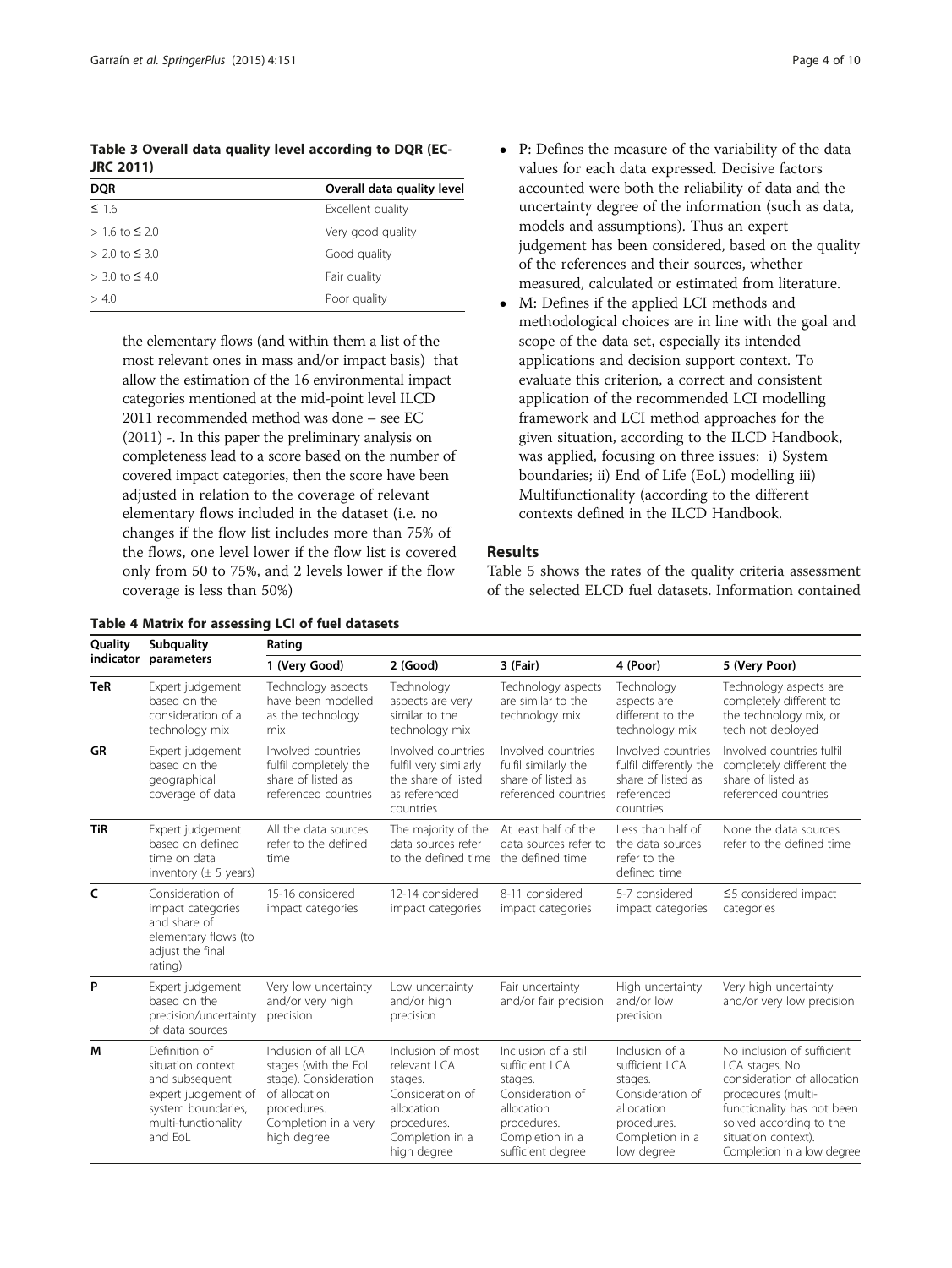<span id="page-4-0"></span>Table 5 Quality criteria and DQR values of fuel ELCD datasets

| <b>Datasets</b>                                          |                 |            |                         | Database DQI Score Short justification of DQI                                                | <b>DQR</b> |
|----------------------------------------------------------|-----------------|------------|-------------------------|----------------------------------------------------------------------------------------------|------------|
| Diesel mix, Gasoline mix and Heavy fuel oil (1.0 wt.% S) | ELCD            | TeR        | $\overline{1}$          | Relevant primary and secondary data referred to EU27                                         | 1.08       |
| at refinery                                              |                 | GR         | $\overline{1}$          | Very good modelling of EU27 share and market relevance                                       |            |
|                                                          |                 | TiR        | $\overline{1}$          | Ref year 2009, data from 2007 to 2009                                                        |            |
|                                                          |                 | C          | $\mathbf{1}$            | 16 (100%) impact categories, 96% of flows covered                                            |            |
|                                                          |                 | P          | $1 - 2$                 | Some data are calculated basing on technical descriptions                                    |            |
|                                                          |                 | M          | $\mathbf{1}$            | Cradle to grave process, EoL and infrastructure included                                     |            |
|                                                          | Ecoinvent TeR   |            | $\overline{2}$          | Some transport distances refers to Swiss refineries                                          | 1.75       |
|                                                          |                 | GR         | 2                       | Few countries not included                                                                   |            |
|                                                          |                 | TiR        | $1 - 2$                 | Ref year 2000, some data from '80s                                                           |            |
|                                                          |                 | C          | $\mathbf{1}$            | 16 (100%) impact categories and 100% of reference flows<br>covered                           |            |
|                                                          |                 | P          | 2                       | Some oil extraction data from Africa are roughly estimated                                   |            |
|                                                          |                 | M          | 2                       | EoL not modelled, infrastructure and allocation included                                     |            |
|                                                          | <b>GEMIS</b>    | TeR        | $\overline{\mathbf{3}}$ | Modelled by a generic plant, default distance values                                         | 3.50       |
|                                                          |                 | GR         | 5                       | Not referred to any specific country                                                         |            |
|                                                          |                 | TiR        | $\overline{4}$          | Ref year 2000, data from 1985 to 95                                                          |            |
|                                                          |                 | C          | 2                       | 75% of impact categories, 90% of flows covered                                               |            |
|                                                          |                 | P          | 4                       | Estimated data from literature, assumptions not disclosed                                    |            |
|                                                          |                 | M          | 3                       | EoL not comprised, Allocation not specified                                                  |            |
|                                                          | E3              | TeR        | $\overline{2}$          | Modelled from JEC (2007) report assuming oil from middle<br>east                             | 2.67       |
|                                                          |                 | GR         | 3                       | Extraction only from mid. east, representativeness of EU<br>refinery system is not explained |            |
|                                                          |                 | TiR        | 2                       | Ref. year 2010, data coming from JEC (2007): 1996-2007                                       |            |
|                                                          |                 | C          | $\overline{4}$          | Less than 50% of impact categories, 90% of flows covered                                     |            |
|                                                          |                 | P          | 2                       | No info about emission factors                                                               |            |
|                                                          |                 | M          | 3                       | Cradle to gate system, EoL not included.                                                     |            |
| Kerosene/Jet A1 at refinery                              | <b>ELCD</b>     | TeR        | $\overline{1}$          | Relevant primary and secondary data referred to EU27                                         | 1.08       |
|                                                          |                 | GR         | $\overline{1}$          | Very good modelling of EU27 share and market relevance                                       |            |
|                                                          |                 | <b>TiR</b> | $\overline{1}$          | Ref year 2009, data from 2007 to 2009                                                        |            |
|                                                          |                 | C          | $\mathbf{1}$            | 16 (100%) impact categories, 96% of flows covered                                            |            |
|                                                          |                 | P          | $1 - 2$                 | Some data are calculated basing on technical descriptions                                    |            |
|                                                          |                 | M          |                         | Cradle to grave process, EoL and infrastructure included                                     |            |
|                                                          | Ecoinvent TeR 2 |            |                         | Some transport distances refers to Swiss refineries                                          | 1.75       |
|                                                          |                 | GR         | 2                       | Few countries not included                                                                   |            |
|                                                          |                 | <b>TiR</b> | $1 - 2$                 | Ref year 2000, some data from '80s                                                           |            |
|                                                          |                 | C          | $\mathbf{1}$            | 16 (100%) impact categories and 100% of reference flows<br>covered                           |            |
|                                                          |                 | P          | 2                       | Some oil extraction data from Africa are roughly estimated                                   |            |
|                                                          |                 | M          | 2                       | EoL not modelled, infrastructure and allocation included                                     |            |
|                                                          | <b>GEMIS</b>    | TeR        | $\overline{4}$          | Modelled by a generic plant                                                                  | 3.83       |
|                                                          |                 | GR         | 5                       | Referred to an Indian refinery                                                               |            |
|                                                          |                 | TiR        | $\overline{4}$          | Ref year 2000, data from 1990 to 1996                                                        |            |
|                                                          |                 | C          | 2                       | 75% of impact categories, 90% of flows covered                                               |            |
|                                                          |                 | P          | 4                       | Estimated data from literature, assumptions not disclosed                                    |            |
|                                                          |                 | M          | 4                       | EoL not comprised. Allocation applied but not defined                                        |            |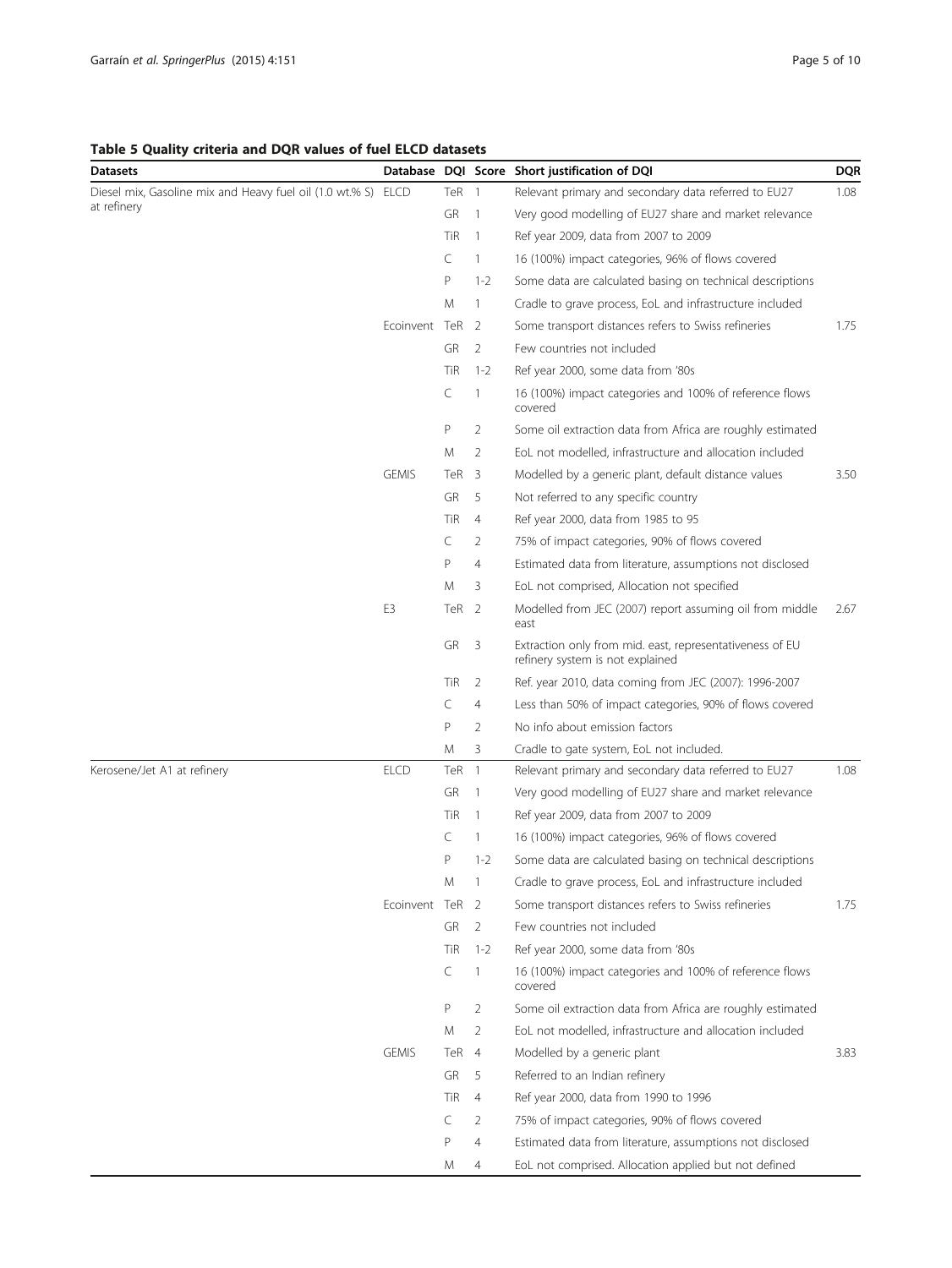# Table 5 Quality criteria and DQR values of fuel ELCD datasets (Continued)

| Natural gas mix                 | <b>ELCD</b>     | TeR <sub>1</sub> |                         | Relevant indigenous and import NG data referred to EU27.<br>Supply is included                                                      | 1.00 |
|---------------------------------|-----------------|------------------|-------------------------|-------------------------------------------------------------------------------------------------------------------------------------|------|
|                                 |                 | GR               | -1                      | Very good modelling of EU27 share and market relevance                                                                              |      |
|                                 |                 | TiR              | $\overline{1}$          | Ref year 2009, data from 2007 to 2009                                                                                               |      |
|                                 |                 | C                | $\mathbf{1}$            | 16 (100%) of impact categories, 98% of flows covered                                                                                |      |
|                                 |                 | $\mathsf{P}$     | 1                       | European and World Statistics as sources                                                                                            |      |
|                                 |                 | M                | $\mathbf{1}$            | Cradle to grave process, EoL and infrastructure included                                                                            |      |
|                                 | Ecoinvent TeR   |                  | $\overline{1}$          | Modelled regarding a European standard mix. Average<br>distances                                                                    | 1.67 |
|                                 |                 | GR               | 2                       | Few countries not included                                                                                                          |      |
|                                 |                 | TiR              | 2                       | Ref year 2000, very few data does not cover time horizon                                                                            |      |
|                                 |                 | C                | $\mathbf{1}$            | 16 (100%) impact categories and 100% of reference flows<br>covered                                                                  |      |
|                                 |                 | $\mathsf{P}$     | 2                       | NG production data from environmental reports. Average<br>data used for some countries                                              |      |
|                                 |                 | M                | 2                       | EoL not modelled, infrastructure and allocation included                                                                            |      |
|                                 | <b>GEMIS</b>    | TeR              | $\overline{\mathbf{3}}$ | NG exploration focused on several countries. Distances as<br>typical value                                                          | 2.83 |
|                                 |                 | GR               | 3                       | Minor countries are not considered. EU-25 is considered in<br>2005                                                                  |      |
|                                 |                 | TiR              | 2                       | Ref year 2005, data from 1990 to 2006                                                                                               |      |
|                                 |                 | C                | 2                       | 75% of impact categories, 90% of flows covered                                                                                      |      |
|                                 |                 | P                | 4                       | Estimated data from literature, assumptions not disclosed                                                                           |      |
|                                 |                 | M                | 3                       | EoL not comprised. Allocation applied but not defined.<br>Infrastructure is included. Not possible to identify different<br>stages. |      |
|                                 | E <sub>3</sub>  | TeR <sub>3</sub> |                         | Modelled from JEC (2007) report (EU mix). Supply from<br>personal communications. Average distances.                                | 3.58 |
|                                 |                 | GR               | 3                       | EU-27 is considered but not possible to identify each<br>country share                                                              |      |
|                                 |                 | TiR              | 3                       | Ref. year 2006, data coming from '90s                                                                                               |      |
|                                 |                 | C                | 4                       | Less than 50% of impact categories, 90% of flows covered                                                                            |      |
|                                 |                 | P                | 4                       | No info about emission factors, hypotheses and<br>assumptions                                                                       |      |
|                                 |                 | M                | 4-5                     | Cradle to gate system, EoL not included, allocation not<br>defined                                                                  |      |
| DE: Rapeseed methyl ester (RME) | <b>ELCD</b>     | TeR <sub>2</sub> |                         | Consideration of the whole process, except rapeseed and<br>oil imports                                                              | 2.20 |
|                                 |                 | GR               | 3                       | Modelling as region specific in Germany                                                                                             |      |
|                                 |                 | <b>TiR</b>       | 2                       | Ref year 2010, data from 1996 to 2001                                                                                               |      |
|                                 |                 | C                | $\mathbf{1}$            | 15 impact categories, 93% of flows covered                                                                                          |      |
|                                 |                 | $\mathsf{P}$     | n/a                     | Flows come from literature, but no enough info for many<br>processes                                                                |      |
|                                 |                 | M                | 3                       | Cradle to grave process, EoL and infrastructure are not<br>included                                                                 |      |
|                                 | Ecoinvent TeR 2 |                  |                         | Swiss transesterification plant in EU conditions. Not<br>imported rapeseed or oil is considered                                     | 1.67 |
|                                 |                 | GR               | 3                       | German condition of farming. No imports are considered                                                                              |      |
|                                 |                 | TiR              | $\overline{1}$          | Ref year 1996-2000, data from 1996 to 2010                                                                                          |      |
|                                 |                 | $\subset$        | $\mathbf{1}$            | 16 (100%) impact categories and 100% of reference flows<br>covered                                                                  |      |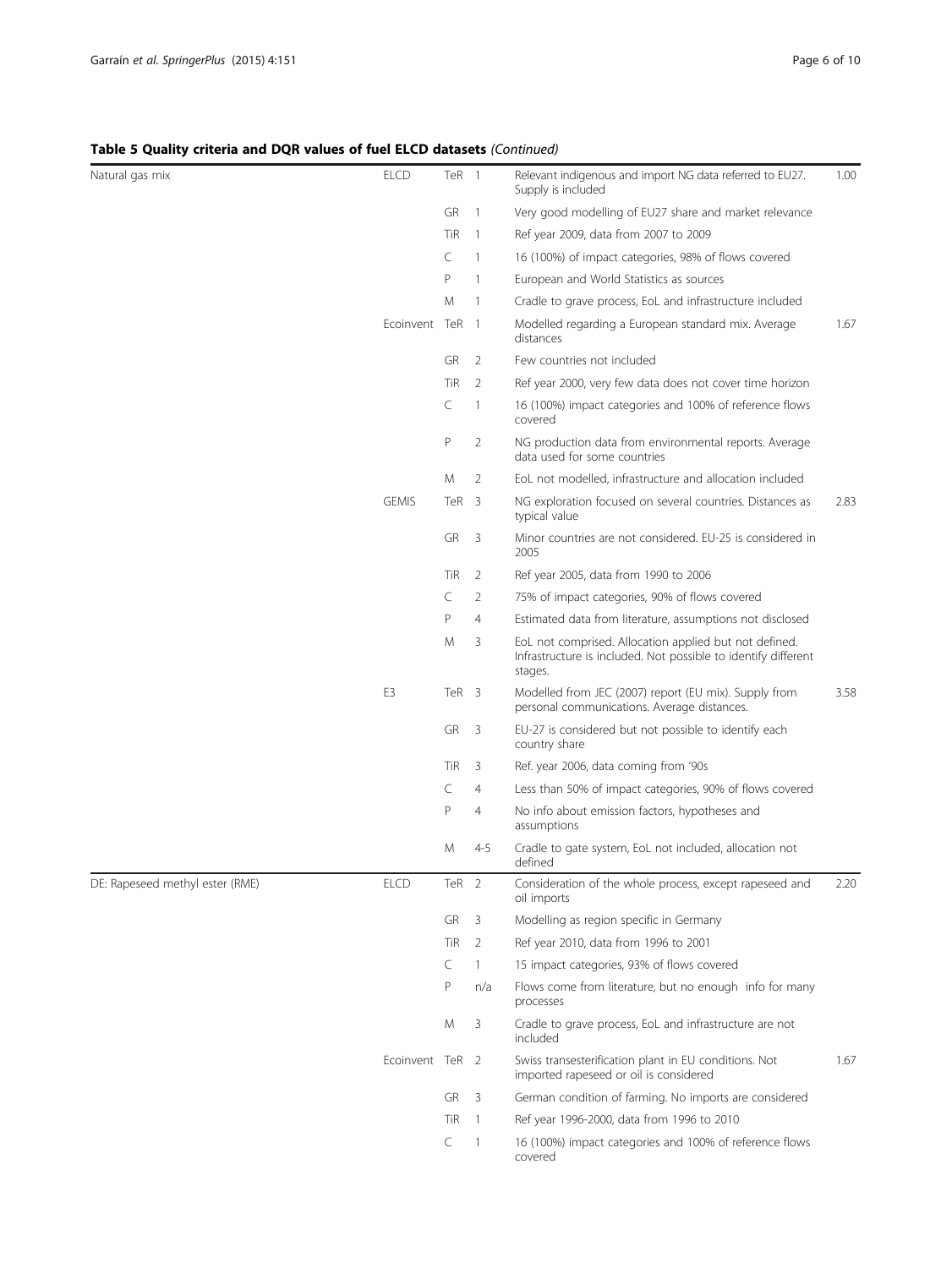| Table 5 Quality criteria and DQR values of fuel ELCD datasets (Continued) |  |  |  |  |  |
|---------------------------------------------------------------------------|--|--|--|--|--|
|---------------------------------------------------------------------------|--|--|--|--|--|

|                | P                |                | Literature review, official sources of data and some primary<br>data                                                 |      |
|----------------|------------------|----------------|----------------------------------------------------------------------------------------------------------------------|------|
|                | M                | 2              | EoL not modelled, infrastructure and market allocation<br>included                                                   |      |
| <b>GEMIS</b>   | TeR <sub>2</sub> |                | German conditions of transesterification. No info about type<br>of plants and/or equipment. Not imports are included | 2.33 |
|                | GR               | 3              | German condition of farming. No imports are considered                                                               |      |
|                | <b>TiR</b>       | $\mathcal{L}$  | Ref year 2010, data from 1999 to 2010                                                                                |      |
|                | C                | 2              | 75% of impact categories, 90% of flows covered                                                                       |      |
|                | P                | 3              | Data come from literature review                                                                                     |      |
|                | M                | 2              | EoL not comprised. Heat value allocation applied.<br>Infrastructure is included. If UC considered                    |      |
| E <sub>3</sub> | TeR              | $\overline{2}$ | Production of rapeseed, oil and RME in EU are included, but 3.00<br>no imports                                       |      |
|                | GR               | 3              | European conditions                                                                                                  |      |
|                | <b>TiR</b>       | 3              | Ref year 2010, data from 1995 to 2002                                                                                |      |
|                | C                | 4              | Less than 50% of impact categories, 90% of flows covered                                                             |      |
|                | P                | 3              | Data come from literature review                                                                                     |      |
|                | M                | 3              | Cradle to gate system, EoL not included, energy allocation<br>included                                               |      |

\*n/a: not assessed due to lack of data.

in the dataset and additional confidential documents provided by the database developer (PE [2012a\)](#page-9-0) were considered to define a final single value for each criterion.

## **Discussion**

The comparison of the selected datasets from different databases, referred to the same technology, can lead to the identification of potential improvements in each quality criteria. Moreover, relevant Authoritative Sources and Business Associations, which could provide additional information to improve the quality of the ELCD results, can be also identified in order to enhance the overall quality of data. It must be remarked that many recommendations are related to future updated versions of ELCD fuel datasets. Table [6](#page-7-0) shows a summary of the findings and recommendations that arose from such cross assessment.

## Conclusions and recommendations

This extended analysis of the ELCD fuel datasets aimed at providing better founded information related to its data quality, following the indicators developed and described within the ILCD handbook (EC-JRC [2011\)](#page-9-0). This analysis, together with the ELCD electricity datasets one (Garraín et al. [2015\)](#page-9-0), have meant an opportunity to implement these quality indicators to different datasets for the first time. It has had two main consequences. Firstly, the implementation of the quality indicators to the energy-related datasets from the ELCD has been used to understand the room for improvement in future ELCD versions. Additionally, it has also served to identify whether these data quality indicators are applicable and useful for database developers in general, as well as for LCA practitioners. It should be stated that results obtained from this analysis ensure the quality of the energy-related datasets to any LCA practitioner, and provide insights related to the limitations and assumptions underlying in the datasets modelling. Giving this information, the LCA practitioner will be able to decide whether the use of the ELCD datasets is appropriate based on the goal and scope of the analysis to be conducted.

Along the current analysis, several assumptions have been made in order to facilitate the analysis, such as the selection of databases and datasets or the definition of DQIs. The results have to be understood under this context. Taking those considerations into account, the data quality assessment conducted in here should not be extrapolated to datasets under different contexts. Furthermore, the analysis has been performed only to the most representative fuel datasets from the ELCD as well as from the selected databases. The conclusions obtained in this analysis cannot be extrapolated to other type of datasets, nor can be used to compare databases among them.

From the deep analysis conducted, it must be highlighted that the ELCD datasets have been modelled based on an extensive review of the most relevant literature and statistics. The documentation used to model the ELCD energy related datasets can be found in the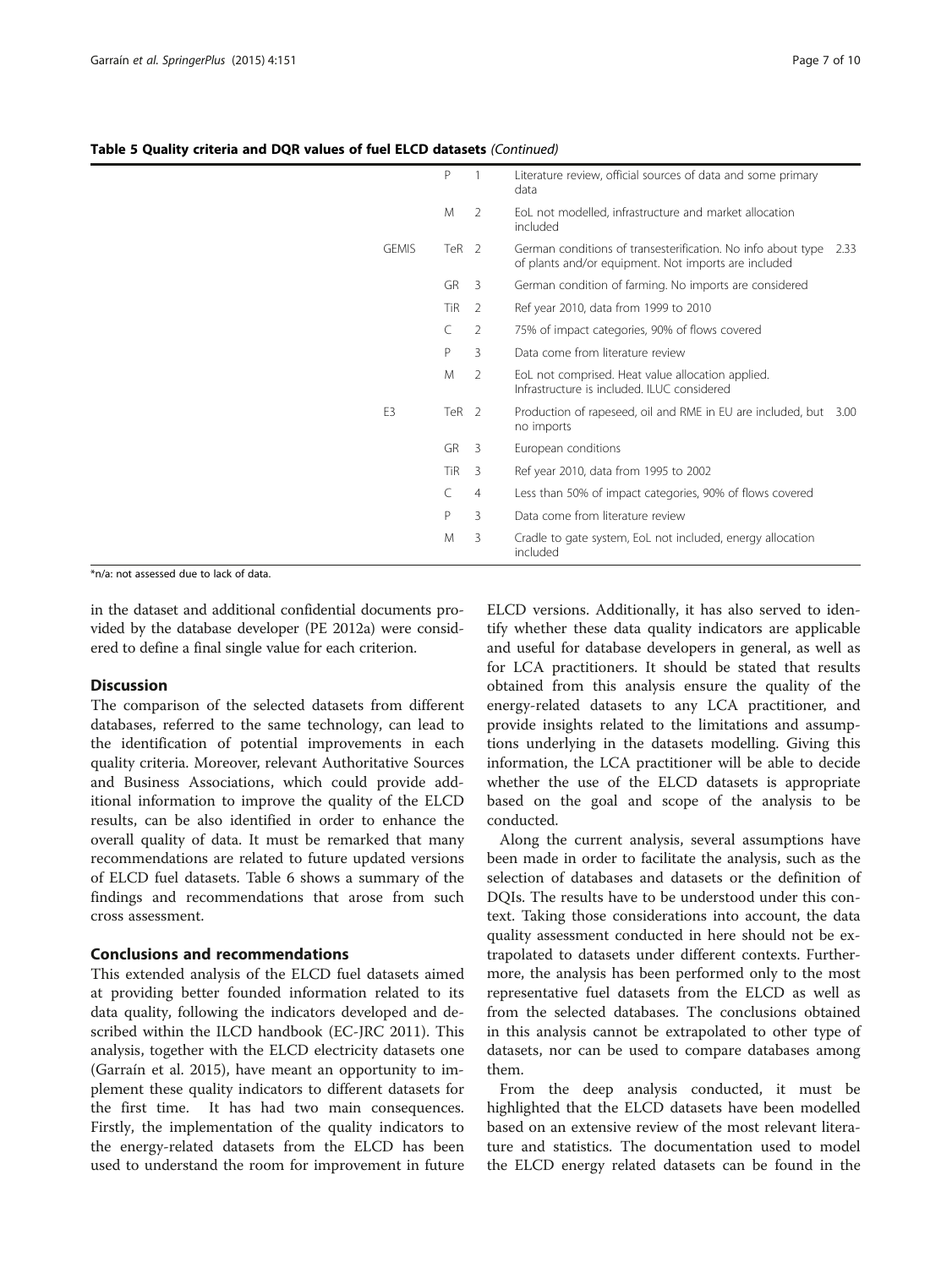## <span id="page-7-0"></span>Table 6 Recommendations for improving ELCD fuel datasets by DQI

| <b>ELCD</b> datasets                                                                       | <b>DQI</b> | Potential improvements and recommendations                                                                                                                                                                                                                                                                                                                                                                                                                                                                                                                                                                                                                   |
|--------------------------------------------------------------------------------------------|------------|--------------------------------------------------------------------------------------------------------------------------------------------------------------------------------------------------------------------------------------------------------------------------------------------------------------------------------------------------------------------------------------------------------------------------------------------------------------------------------------------------------------------------------------------------------------------------------------------------------------------------------------------------------------|
| Diesel mix, Gasoline mix, Heavy fuel oil (1.0 wt.<br>% S), and kerosene/jet A1 at refinery | TeR and P  | • Score could improve by using the most updated version of the JEC (2011). However,<br>it is necessary to highlight that the JEC project is not an LCA study, as the study<br>recognizes itself, but a well to wheel study limited to energy and greenhouse gas<br>emissions. Furthermore, since it focuses on future powertrains, some assumptions do<br>not truly reflect current practices.                                                                                                                                                                                                                                                               |
|                                                                                            | C          | • In order to meet the criterion in a 100% share the following flows have to be<br>considered: CFC-11 and CFC-12 for ozone depletion; and Decane for freshwater<br>ecotoxicity.                                                                                                                                                                                                                                                                                                                                                                                                                                                                              |
|                                                                                            | M          | • Allocation in ELCD datasets has been performed applying the so-called 'Back-Pack<br>principle' methodology (PE 2012b). This is a non-usual allocation procedure to assign<br>a 'backpack' of allocated crude oil, energy and electricity demand to each output of<br>the refinery unit processes. This practice partially accomplishes the subdivision<br>procedure highly recommended by ILCD Handbook (EC-JRC-IES 2010a), avoiding black<br>box unit scenarios. The handbook suggests a partially/virtually subdivision of process<br>chains to collect data exclusively for those included processes that have only the<br>required functional outputs. |
|                                                                                            | General    | • ELCD takes advantages of the well-recognized E-PRTR (http://prtr.ec.europa.eu),<br>which produces key environmental data from industrial facilities in European Union<br>Member States and in Iceland, Liechtenstein, Norway, Serbia and Switzerland.                                                                                                                                                                                                                                                                                                                                                                                                      |
| Natural gas mix                                                                            |            | TeR and TiR $\cdot$ Eurostat should be also reviewed, as an Authoritative Source, for updating future<br>versions. The natural gas mix in Europe in 2011 can be consulted on the web-site<br>(EUROSTAT 2012).                                                                                                                                                                                                                                                                                                                                                                                                                                                |
|                                                                                            |            | • Other Business Associations, like Eurogas (European Association of Gas Wholesale,<br>Retail and Distribution Sectors, www.eurogas.be) publishes public EU data facts and<br>statistics of natural gas production and distribution that can be useful for achieving a<br>more updated inventory.                                                                                                                                                                                                                                                                                                                                                            |
|                                                                                            |            | • Other Authoritative Source that could be useful in future version is the Gas<br>Infrastructure Europe (www.gie.eu.com), a European association representing the<br>infrastructure industry of natural gas, such as the Transmission System Operators,<br>Storage Systems Operator and Terminal Operators. Technical data can be also<br>reviewed from the Technical Association of the European Natural Gas Industry<br>MARCOGAZ (www.marcogaz.org).                                                                                                                                                                                                       |
|                                                                                            |            | • Unconventional hydrocarbons exploitation such shale gas is a hot topic currently in<br>Europe. Several Member States of the EU are discussing new regulations to allow the<br>exploitation of these resources. Under this framework, the EC is already studying the<br>potential environmental impacts and health risks that may arise from individual<br>projects and cumulative developments of this technology. Taken into account this<br>context, it is recommended to follow the development of this technology and the<br>regulatory framework, so that the technology could be included in future versions, if<br>necessary.                       |
|                                                                                            | C          | • In order to achieve the criterion in a 100% share, CFC-11 and CFC-12 for ozone depletion<br>impact category have to be considered                                                                                                                                                                                                                                                                                                                                                                                                                                                                                                                          |
|                                                                                            | P          | • Providing documentation related to the data collection process and additional<br>references to identify the origin of the data values could be useful to achieve a better<br>rating. Although some references provided in the dataset are labeled as Authoritative<br>Sources or Business Associations, it has not been possible to find them.                                                                                                                                                                                                                                                                                                             |
|                                                                                            | General    | It has been modelled in a way that includes the most updated and precise natural<br>gas supply mix in EU-27.                                                                                                                                                                                                                                                                                                                                                                                                                                                                                                                                                 |
| Rapeseed methyl ester (DE)                                                                 |            | TeR and GR • Dataset lacks the consideration of raw material imports -rapeseed and rapeseed<br>oil-. Important differences can appear especially in the cropping systems of rapeseed in<br>exporter countries such as Australia, Ukraine and Russia. Considering these systems would<br>improve the TeR of the rapeseed biodiesel produced in Europe. GR criterion also scores<br>lower due to the same reason.                                                                                                                                                                                                                                              |
|                                                                                            | TiR        | • Many of the references do not cover the reference period. The Ecoinvent dataset<br>performs better in this criterion since its validity year is closer to the years of the<br>references but not due to the use of more recent references.                                                                                                                                                                                                                                                                                                                                                                                                                 |
|                                                                                            | C          | • In order to achieve the criterion in a 100%, the following flows should be<br>considered: Halon 1211 and CFC-10 for ozone depletion; and iridium, cadmium and<br>cypermethrin for resource depletion.                                                                                                                                                                                                                                                                                                                                                                                                                                                      |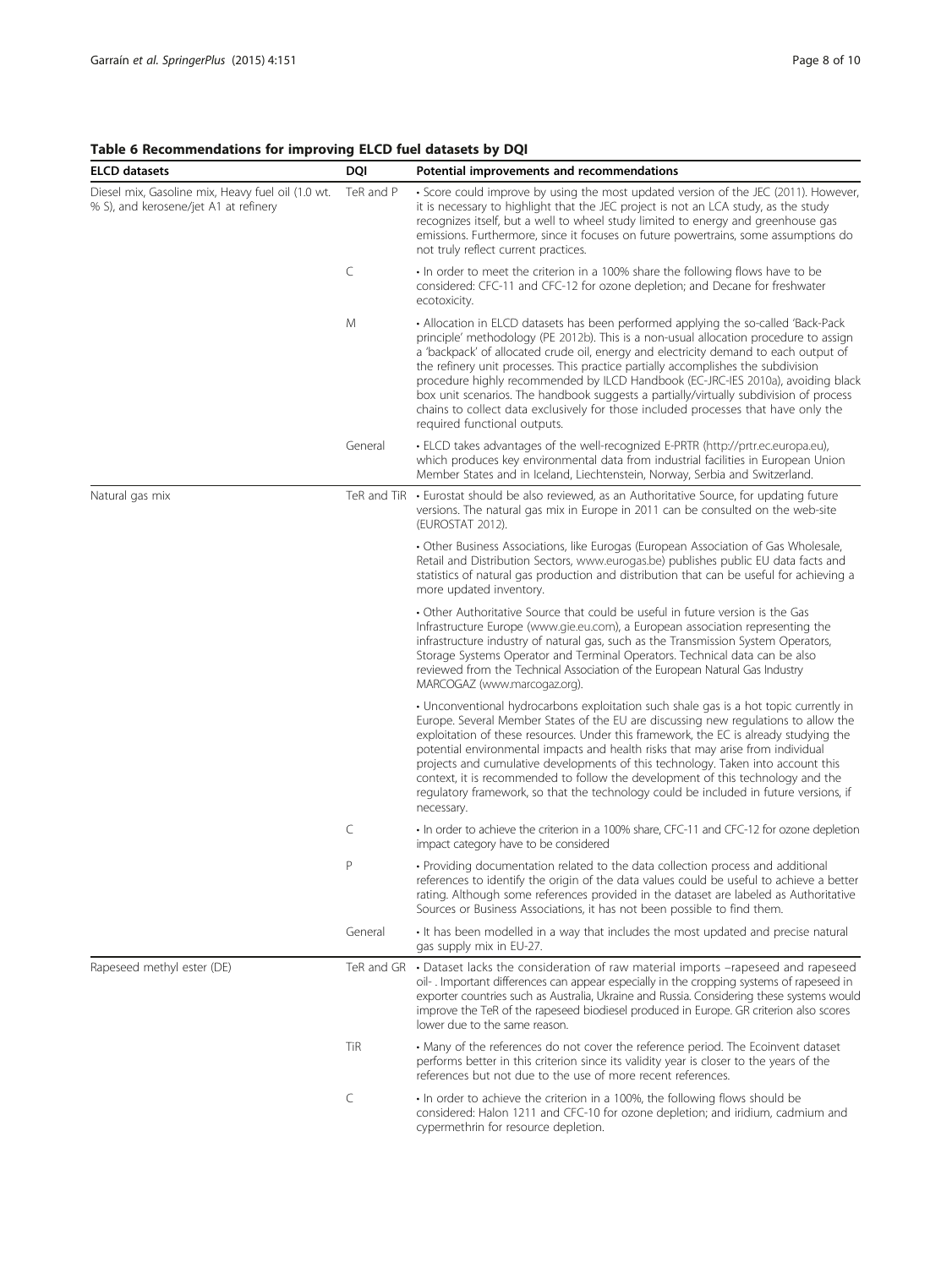|  |  | Table 6 Recommendations for improving ELCD fuel datasets by DQI (Continued) |  |  |  |  |  |  |  |  |  |  |
|--|--|-----------------------------------------------------------------------------|--|--|--|--|--|--|--|--|--|--|
|--|--|-----------------------------------------------------------------------------|--|--|--|--|--|--|--|--|--|--|

| M       | . ELCD dataset is modelled following a methodological approach that shows<br>important discrepancies with the proposal from the EU Directive 28/2009 (RED 2009).<br>Most important differences are related to allocation procedures of co-products and<br>electricity produced in CHP. Based on this, it would be advisable to harmonize the<br>methodology used in the ELCD database with the methodology proposed by the EC<br>in the framework of biofuels sustainability certification. In order to do that, the E3<br>dataset can be taken as a reference. |
|---------|-----------------------------------------------------------------------------------------------------------------------------------------------------------------------------------------------------------------------------------------------------------------------------------------------------------------------------------------------------------------------------------------------------------------------------------------------------------------------------------------------------------------------------------------------------------------|
| General | • European Commission Energy Transparency Platform (http://ec.europa.eu/energy/<br>renewables/transparency platform/transparency platform en.htm) could be a source<br>of relevant information.                                                                                                                                                                                                                                                                                                                                                                 |

Life Cycle Thinking Platform web-site ([http://eplca.jrc.](http://eplca.jrc.ec.europa.eu/ELCD3/) [ec.europa.eu/ELCD3/\)](http://eplca.jrc.ec.europa.eu/ELCD3/).

In terms of the quality criteria, the analysed ELCD datasets showed a very good performance in the majority of the criteria, where several recommendations for improving have been detailed above. In the case of biofuels and although it fully complies with the methodology quality criterion, it would be advisable to harmonize the methodology recommended by the ILCD handbook and used in the biofuels ELCD datasets with the proposed by the EC in the framework of biofuels sustainability certification. E3 database fully follows this methodology and can be used as a source of data. The EC Energy Transparency Platform is also a source of relevant information.

Concerning the different technologies analysed, crude oil fuel based ELCD datasets achieve the best scores in all quality criteria. It is acknowledged the extensive use of Authoritative Sources and Business Associations as a source of data and the effort to apply an innovative allocation methodology avoiding black box unit scenarios. Natural fuel ELCD dataset performs better than any other database in five quality criteria. It has been modelled in a way that includes the most updated and precise natural gas supply mix in EU-27. The rapeseed biodiesel ELCD dataset has been analysed using the information provided by PE ([2012a\)](#page-9-0). Some information was missing and therefore, it could not be evaluated. The dataset lacks the raw material imports –rapeseed and rapeseed oil- which is considered to be a big limitation that should be improved. Regarding the methodology, as mentioned before, there is a lack of harmonization between the methodology used in the ELCD database and the methodology proposed by the EC in the framework of biofuels sustainability verification.

Considering the new research lines of the EC and the social debate generated from the potential shale gas exploitation in Europe, it is recommended to follow the development of this technology and the regulatory framework, so that the technology could be included in future versions, if necessary.

Regarding the use of authoritative sources, the ELCD database makes extensive use of the statistical information provided by the IEA (International Energy Agency). Although the IEA is of course an important authoritative source, for the European context it seems appropriates the use of data reported by each country to Eurostat. In order to improve precision, it would be advisable to make a more extensive use of Business Associations and Authoritative sources data that have been proposed through the analysis.

This analysis aims at providing guidance for the improvement of the fuel ELCD datasets in future versions. Since its first release, the ELCD database has been updated two times. The needs of reviewing and updating the ELCD database depend on the different sectors and the technologies. It would be useful to define periods to revise the fuel related datasets. For this purpose, a deep analysis of the learning curves would identify the level of maturity for new technologies  $(2<sup>nd</sup>$  and  $3<sup>rd</sup>$  generation biofuels, fuel cells, etc.).

Finally, it should be noted that the selected databases are in a constant process of updating and improvement, e.g. Ecoinvent v3.0 or GEMIS v4.93, so a detailed analysis of these can offer further potential improvements to future ELCD versions.

#### Competing interests

The authors declare that they have no competing interests.

#### Authors' contributions

The authors from CIEMAT (DG, CdlR, YL) carried out the analysis of the datasets, the authors from JRC (SF, MR, FM) mainly contributed in the development of the methodological framework and in editing. All authors read and approved the final manuscript.

#### Acknowledgements

Both the methodology and the application described in this paper has been developed under the framework of a Tender (IES/H/2011/01/13/NC) negotiated between the European Commission and CIEMAT (Research Centre on Energy, Environment & Tech), called "Background analysis of energy data to be considered for the European Life Cycle Database (ELCD)".

#### Author details

<sup>1</sup> Energy Department, Energy Systems Analysis Unit, CIEMAT, Av. Complutense 40, E28040 Madrid, Spain. <sup>2</sup>European Commission, Joint Research Centre, Institute for Environment and Sustainability, Unit JRC. H.8-Sustainability Assessment, Via E. Fermi 2749 - TP 270, 21027 Ispra, Italy.

Received: 22 October 2014 Accepted: 3 March 2015 Published online: 28 March 2015